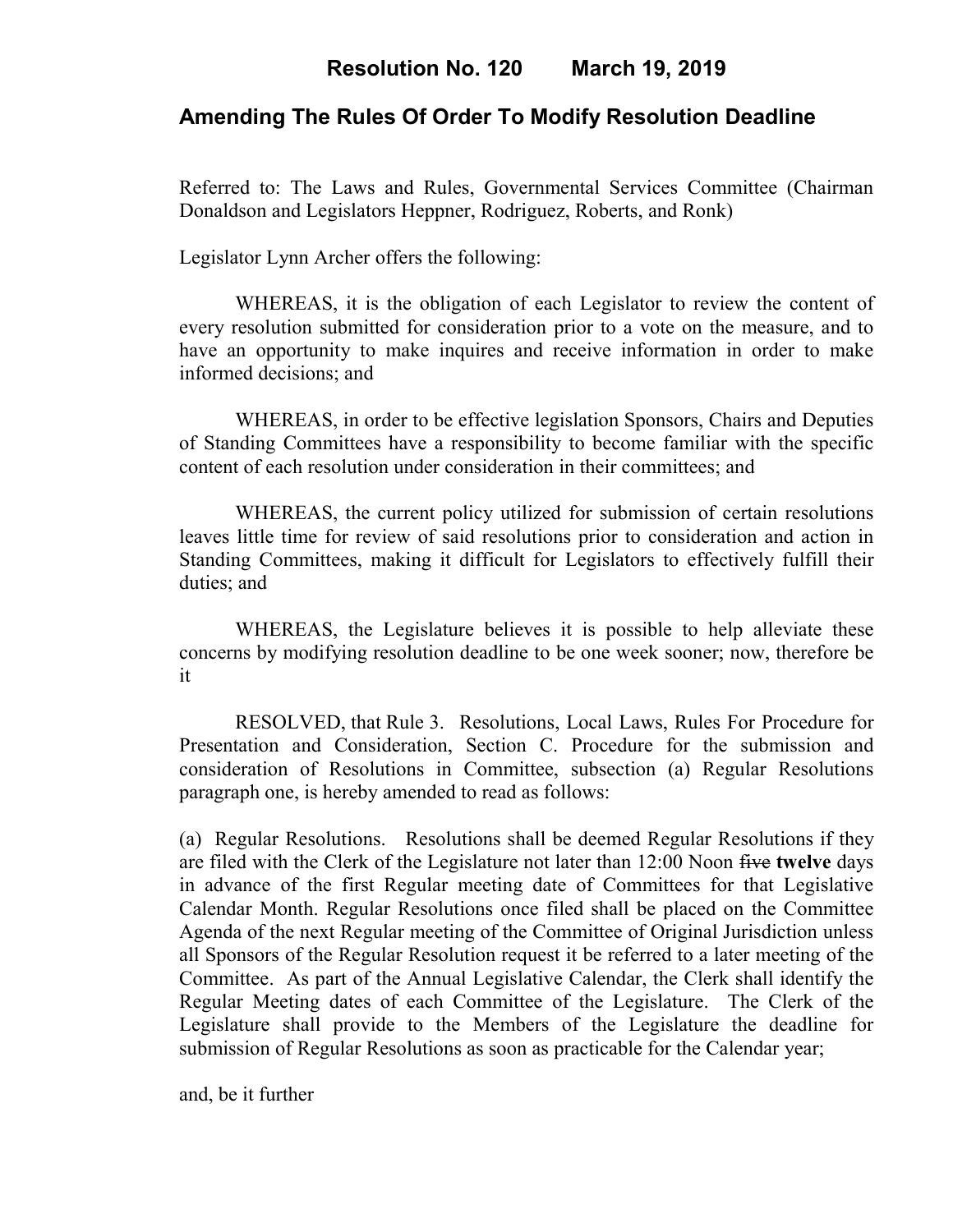### **- Page 2 -**

## **Resolution No. 120 March 19, 2019**

#### **Amending The Rules Of Order To Modify Resolution Deadline**

RESOLVED, that Rule 3. Resolutions, Local Laws, Rules For Procedure for Presentation and Consideration, Section C. Procedure for the submission and consideration of Resolutions in Committee, subsection (b) Late Filed Resolutions, is hereby amended to read as follows:

(b.) Late Filed Resolutions. A Resolution that is not a Regular Resolution shall be deemed a Late Filed Resolution if, when introduced, it is requested by the Sponsors to be deemed a Late Filed Resolution.

A Late Filed Resolution shall be referred to and may be placed on an agenda **of the Committee of Original Jurisdiction provided that Committee has not yet had its regular monthly meeting, or on the agenda** of the Laws and Rules, Governmental Services Committee **if the Committee of Original Jurisdiction has already met,** at the option of the Chairperson of the **appropriate committee** Laws and Rules, Governmental Services Committee if any two of the following circumstances exist:

(i) The Resolution was introduced upon the request of the County Executive, Comptroller, Sheriff, District Attorney, or County Clerk, which shall be specifically identified as being introduced at their request. The Resolution, if meeting this criteria, shall contain an explanation, acceptable to the Chairperson of the Legislature or the Chairperson of the Laws and Rules, Governmental Services Committee from the County Executive, Comptroller, Sheriff, District Attorney, or County Clerk, explaining why the Resolution was sent for introduction to the Clerk of the Legislature on the date it was sent and why it is necessary that the Resolution must be acted upon at the next meeting of the County Legislature.

(ii) The Resolution is of financial consequence or potential financial consequence for the County, the timeliness of which requires or favors action by the full Legislature at its next meeting, as determined by the Chairperson of the Legislature or Chairperson of the Ways and Means Committee.

(iii) The Resolution relates to a matter of public safety and the failure to act would negatively impact the people of Ulster County as certified by the Sheriff, Legislature Chairperson, Chairperson of the Law Enforcement and Public Safety Committee or District Attorney;

(iv) That another governmental entity (Town/Village/City/School District/State/Federal government) or division or agency thereof requires or requests such Resolution be acted on in order for that entity or division or agency to act.